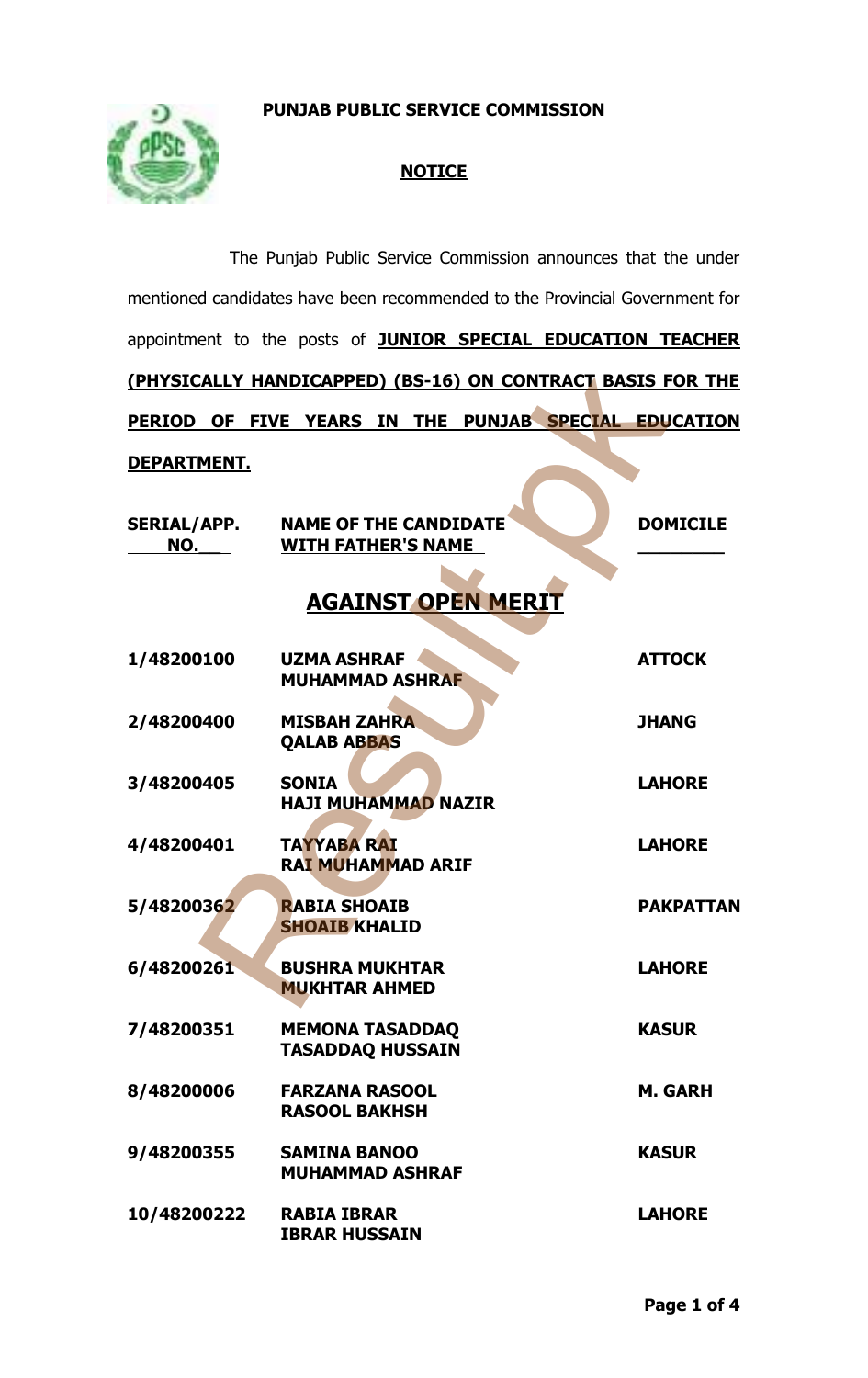### **From Pre-Page**

#### **40 posts of Junior Spl. Edu. Teacher (P.H.) (BS-16) in the Punjab Special Education Department.**

| <b>SERIAL/APP.</b><br>NO. | <b>NAME OF THE CANDIDATE</b><br><b>WITH FATHER'S NAME</b> | <b>DOMICILE</b>    |
|---------------------------|-----------------------------------------------------------|--------------------|
| 11/48200398               | <b>MARYAM WAFA BABAR</b><br><b>BABAR ALI KHAN</b>         | <b>SHEIKHUPURA</b> |
| 12/48200368               | <b>MISBAH KHURSHID</b><br><b>KHURSHID AHMAD</b>           | <b>FAISALABAD</b>  |
| 13/48200092               | <b>MAHTAB FATIMA</b><br><b>GHULAM YASIN</b>               | <b>BAHAWALPUR</b>  |
| 14/48200032               | <b>ANSA BATOOL KHAN</b><br><b>MUHAMMAD ANWAR KHAN</b>     | <b>SIALKOT</b>     |
| 15/48200390               | <b>IRAM ALLAH RAKHA</b><br><b>ALLAH RAKHA</b>             | <b>SHEIKHUPURA</b> |
| 16/48200149               | <b>MUHAMMAD ASIF</b><br><b>ALTAF HUSSAIN</b>              | <b>SHEIKHUPURA</b> |
| 17/48200393               | <b>SAIMA SHAREEF</b><br><b>MUHAMMAD SHAREEF</b>           | <b>LAHORE</b>      |
| 18/48200009               | <b>ASIM UR RAHMAN</b><br>RAFAQAT ALI                      | <b>NAROWAL</b>     |
| 19/48200013               | <b>HAFIZA SANA</b><br><b>MUHAMMAD ALI</b>                 | <b>LAHORE</b>      |
| 20/48200377               | <b>SHAMAILA RAO</b><br><b>SHARAFAT ALI</b>                | <b>KASUR</b>       |
| 21/48200002               | <b>HUMA</b><br><b>MUHAMMAD SHAFIQ TARIQ</b>               | <b>FAISALABAD</b>  |
| 22/48200098               | <b>UMME SALEEM</b><br><b>ABRAHIM KHALEEL</b>              | <b>OKARA</b>       |
| 23/48200036               | <b>RABIA AMEEN</b><br><b>MUHAMMAD AMEEN</b>               | <b>LAHORE</b>      |
| 24/48200419               | <b>NABEELA RAI</b><br><b>RAI MUHAMMAD ARIF</b>            | <b>LAHORE</b>      |
| 25/48200403               | <b>SEHRA ASGHAR</b><br><b>MUHAMMAD ASGHAR</b>             | <b>KHUSHAB</b>     |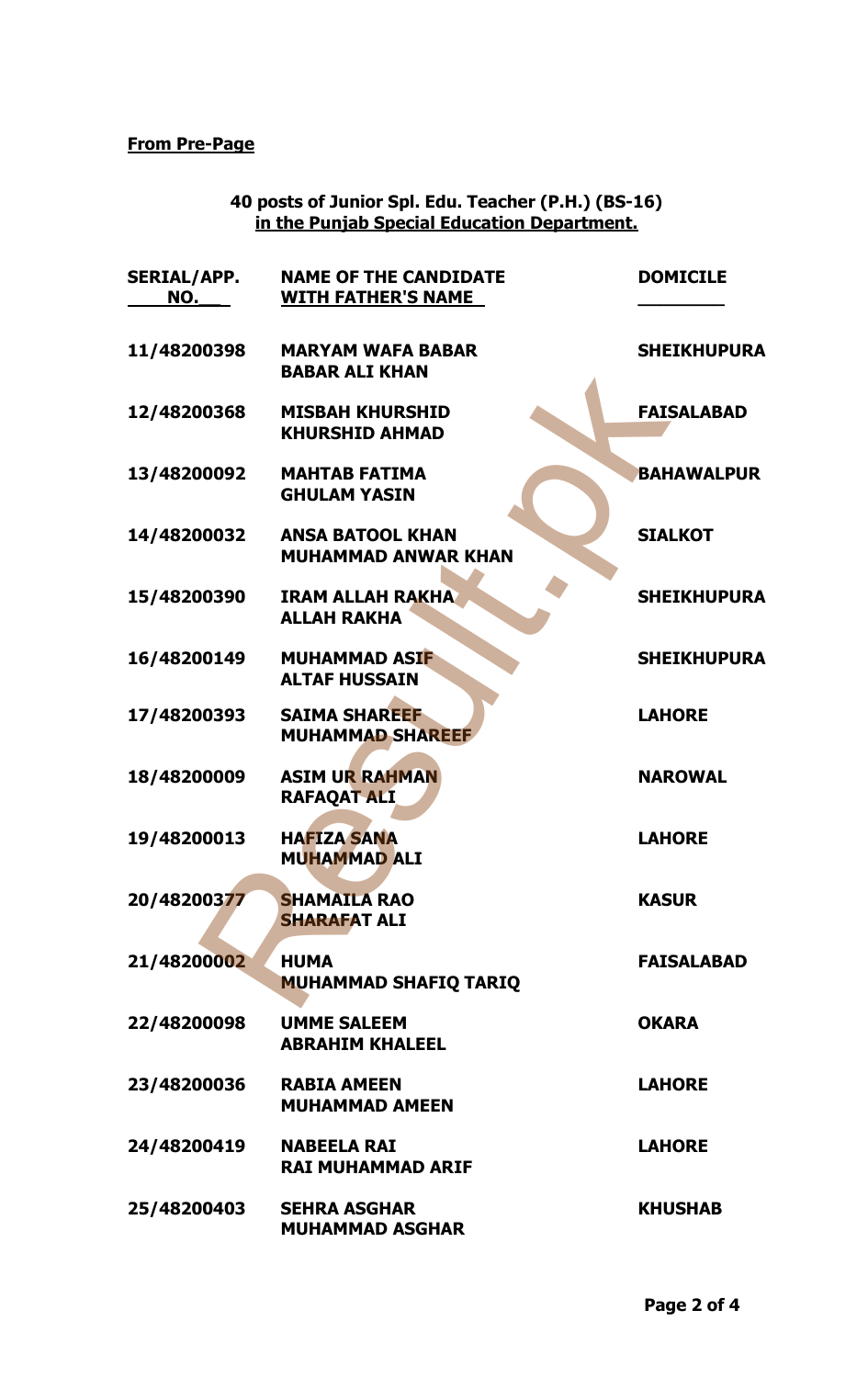**From Pre-Page**

| 40 posts of Junior Spl. Edu. Teacher (P.H.) (BS-16) |  |
|-----------------------------------------------------|--|
| in the Punjab Special Education Department.         |  |

| <b>SERIAL/APP.</b><br>NO. | <b>NAME OF THE CANDIDATE</b><br><b>WITH FATHER'S NAME</b>                                                                                                                                                                                    | <b>DOMICILE</b>    |
|---------------------------|----------------------------------------------------------------------------------------------------------------------------------------------------------------------------------------------------------------------------------------------|--------------------|
| 26/48200118               | <b>SHAFA JALIL</b><br><b>JALIL-UR-REHMAN</b>                                                                                                                                                                                                 | <b>LAHORE</b>      |
| 27/48200440               | <b>AFTAB JAVED HASSAN</b><br><b>HASSAN BAKHSH</b>                                                                                                                                                                                            | <b>VEHARI</b>      |
| 28/48200008               | <b>SAQIB UR REHMAN</b><br><b>RAFAQAT ALI</b>                                                                                                                                                                                                 | <b>NAROWAL</b>     |
| 29/48200348               | <b>ASMA KHALIL</b><br><b>MALIK ZAFAR KHALIL AHMAD</b>                                                                                                                                                                                        | <b>D.G. KHAN</b>   |
| 30/48200235               | <b>NAILA IQBAL</b><br>CH MUHAMMAD IQBAL                                                                                                                                                                                                      | <b>KASUR</b>       |
|                           | <b>AGAINST WOMEN QUOTA</b>                                                                                                                                                                                                                   |                    |
| 31/48200204               | <b>SHAZIA BANO</b><br><b>RAO MUHAMMAD SULTAN</b>                                                                                                                                                                                             | <b>MULTAN</b>      |
| 32/48200208               | <b>AMBER SAEED</b><br><b>SAEED AHMED</b>                                                                                                                                                                                                     | <b>LAYYAH</b>      |
| 33/48200020               | <b>UZMA SAJID</b><br><b>MUHAMMAD MANSHA SAJID</b>                                                                                                                                                                                            | <b>KASUR</b>       |
| 34/48200142               | <b>SAMINA KABEER</b><br><b>AHMAD KABEER</b>                                                                                                                                                                                                  | <b>CHAKWAL</b>     |
| 35/48200426               | KHADIJA HANIF<br><b>MUHAMMAD HANIF</b>                                                                                                                                                                                                       | <b>SHEIKHUPURA</b> |
| 36/48200182               | <b>TABUSSAM NAZ</b><br><b>MUHAMMAD IQBAL</b>                                                                                                                                                                                                 | <b>OKARA</b>       |
| <b>Note:-</b><br>i)       | Three (03) posts (01 post reserved for disabled persons and 02<br>posts reserved for minorities quota) remained vacant due to<br>non-availability of suitable candidates.<br>Department is requested to add these posts in next requisition. | Administrative     |
| ii)                       | Result of one (01) post will be declared later on.                                                                                                                                                                                           |                    |

- **Note:- i)** Three (03) posts (01 post reserved for disabled persons and 02 posts reserved for minorities quota) remained vacant due to non-availability of suitable candidates. Administrative Department is requested to add these posts in next requisition.
	- **ii)** Result of one (01) post will be declared later on.